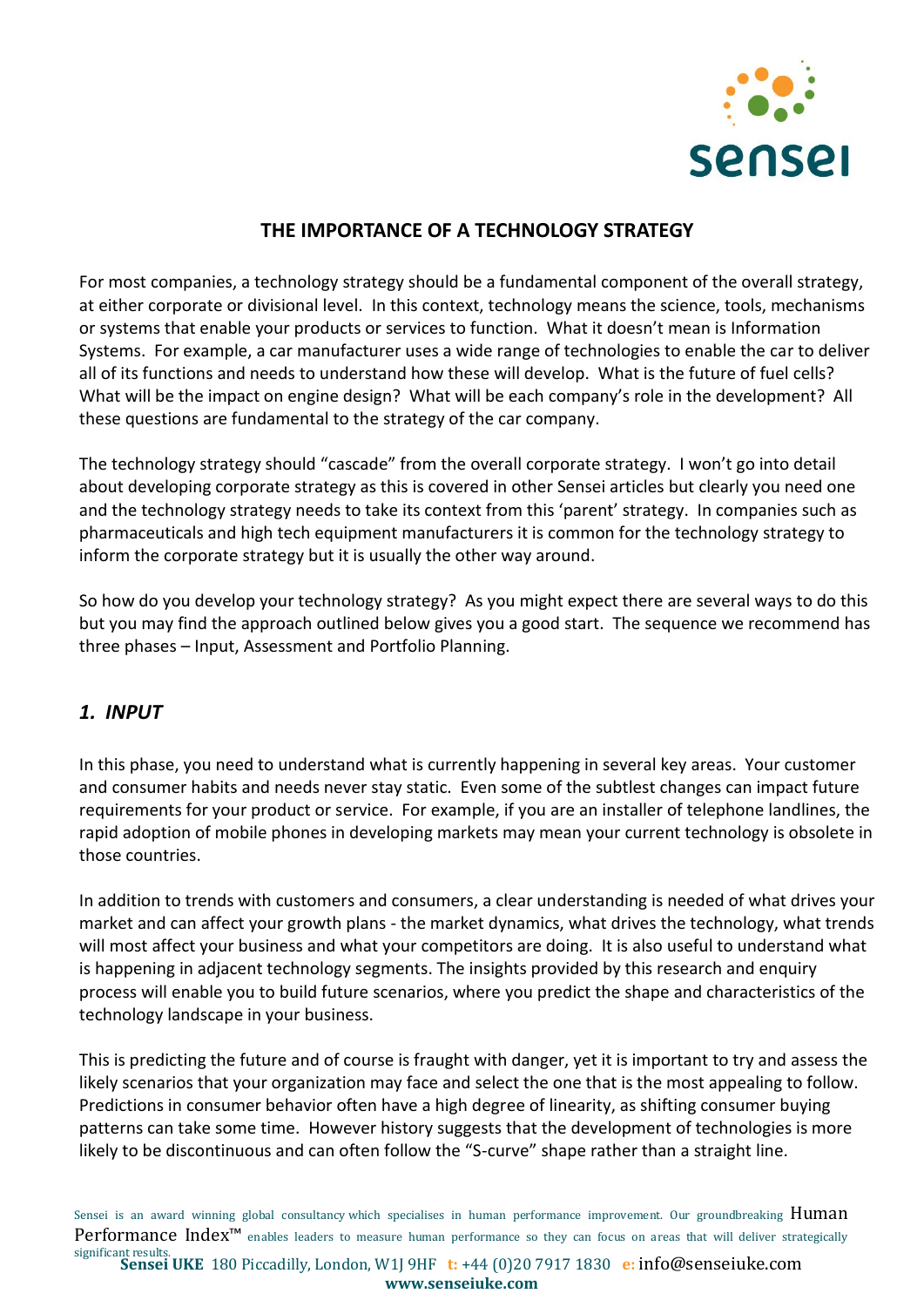

Your scenario development should include predictions on disruption. What could wipe out your market completely? What emerging technology could make your product obsolete and your market disappear? It is no fun to be in charge of a business made obsolete by new technology unless you get there first! What opportunities do you have to completely change the market dynamics and win?

This stage of strategy development should include some diverse inputs, ideally from outside your company. It's very easy to remain 'within your box' constantly reworking what you already know and miss some learning or opinion which could be very valuable.

## *2. ASSESSMENT*

Most technology assessment starts with segmentation. There are lots of options but one that I like originated with the Arthur D Little consultancy. It looks at Base, Enabling and Discriminating technologies – the descriptions are fairly self-explanatory – combined with your competitive position, categorized as *Clear Leader, Strong, Favourable, Tenable* or *Weak*. Intellectual Property, e.g. patents, is a fundamental criterion to consider in this assessment.

Coupled with a simple approach to risk and potential return, this assessment phase gives you an overview of the areas where you need to gain competitive advantage, where you need to build to compete and where you're in danger of being so far behind you may need to exit.

Once you have prioritized technologies through segmentation, you should then understand the level of technology maturity and how they will develop over time. One way to do this is through technology road-mapping, where you can group technologies and map their development over your chosen timeframe. This helps to spot dependencies and aids the next part of the strategy process.

## *3. PORTFOLIO DEVELOPMENT AND PLANNING*

This is the phase where you decide what, when and how you will develop and apply technologies. Important considerations include your internal competencies, resources, your Must Win Battles, major technology gaps, and major technology opportunities. You should end up with a technology portfolio and plan, which provide the framework for action.

You will have an answer to the Make/Buy/Ally question for each important technology or group and from this you can derive a separate Open Innovation strategy. This will tell you which technologies you wish to source outside. Increasingly Open Innovation is offering companies much more promise. For example, Kraft quote that 98% of food-related IP exists outside their company; Procter & Gamble

Sensei is an award winning global consultancy which specialises in human performance improvement. Our groundbreaking Human Performance Index<sup>™</sup> enables leaders to measure human performance so they can focus on areas that will deliver strategically

**Sensei UKE** 180 Piccadilly, London, W1J 9HF **t:** +44 (0)20 7917 1830 **e:** [info@senseiuke.com](mailto:info@senseiuke.com) significant results. **www.senseiuke.com**